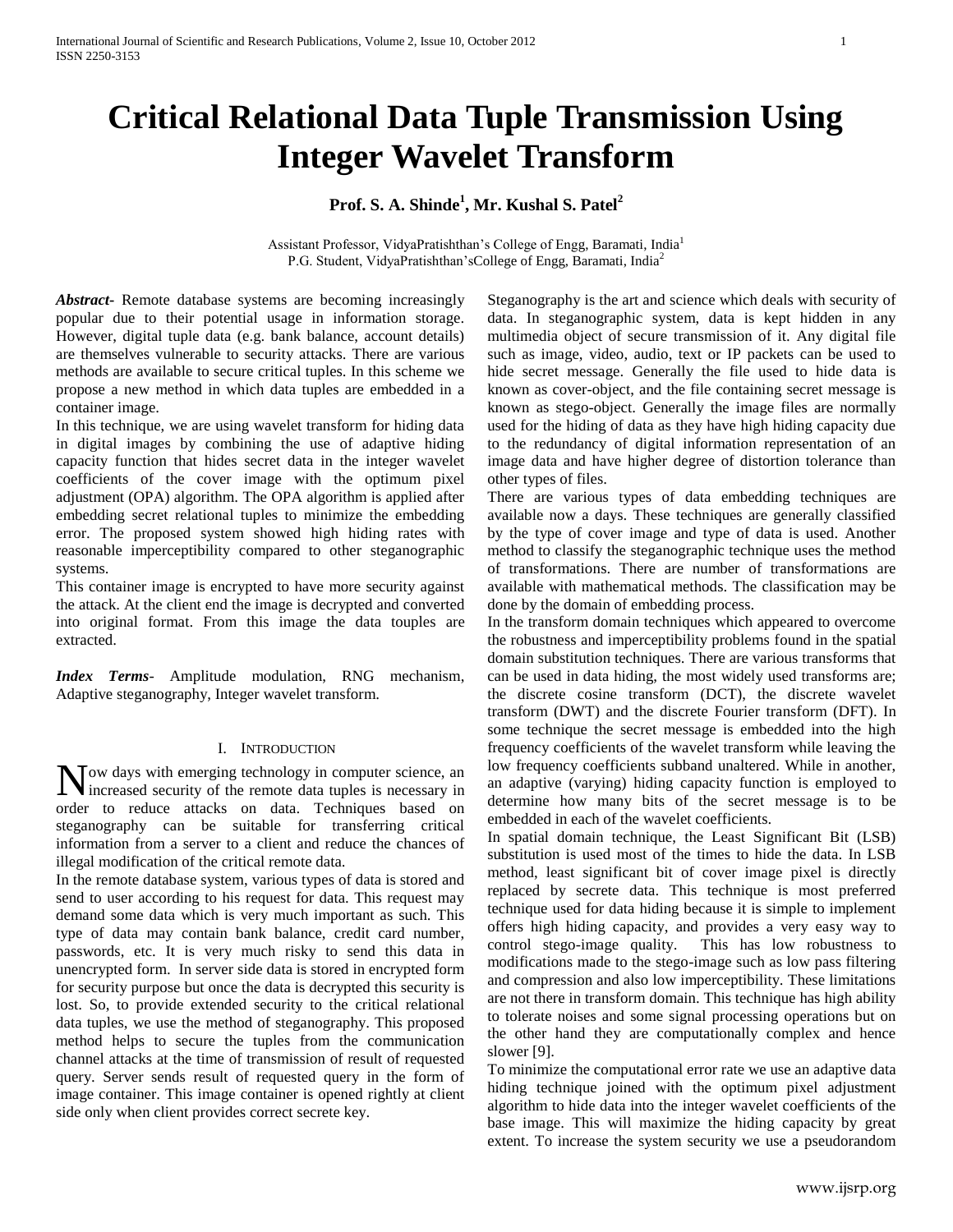generator function to select the embedding locations of the integer wavelet coefficients.

There are various cryptographic techniques are available in the area of information security to encrypt the multimedia objects. This image container is encrypted to have more security. Some sophisticated algorithms provides much security of confidential data and used for image data. In general we use the blue channel in pixel to embed information. Blue channel is used because blue color has less sensitive to human eyes comparing with the red or the green ones, so better invisibility can be achieved. At the receiver end the image container is decrypted and tuples are extracted from it.

## II. DATA SERIALIZATION AND BIT ADJUSTMENT

In relational database system, the data is stored in the form of tables and entities in the table. To retrieve this data user has to specify a query for request. This query result is in the form of table. For the embedding process this table data need to be serialized first. There are various algorithms for serialization is available. This results into xml like structure which is used as input for embedding process. At the receiver side schema are extracted from Image container and tables are extracted from this xml like schema.

| No.           | <b>Cust Name</b> | <b>Value</b> |
|---------------|------------------|--------------|
|               | Johm             | 54000        |
| 2             | Kushal           | 52000        |
| $\mathcal{R}$ | Kedar            | 69235        |
|               | San              | 22589        |

The converted serialized form will be like this:  $\langle xml \rangle$  $\langle \text{info1} \rangle$  $<\infty$   $1 <$ /No $>$ <Cust Name>Johm</Cust Name> <Value> 54000 <Value>  $\langle$ info1>  $\langle \text{info2} \rangle$  $<\!N_0>2$   $<\!N_0>$ <Cust Name>Kushal</Cust Name> <Value> 52000 <Value>  $\langle$ info1>  $\langle \text{info3} \rangle$  $<\!\!N$ o $> 3 <\!\!N$ o $>$ <Cust Name>Kedar</Cust Name> <Value> 69235<Value>  $\langle$ info $1 \rangle$  $\langle \text{info4} \rangle$  $<\!\!No\!\!>4<\!\!No\!\!>$ <Cust Name> San </Cust Name> <Value> 22589<Value>  $\langle$ info1>  $\langle xm| \rangle$ 

The main idea of using the optimum pixel adjustment(OPA) algorithm is to minimize the error difference between the original coefficient value and the altered value by checking the right next bit to the modified LSBs so that the resulted change will be minimal. This will result in very less distortion in base image.

For example, if a binary number 1000 (decimal number 8) is changed to 1111 (decimal number 15) because its three LSB's were replaced with embedded data; the difference from the original number is 7. This difference in the original value is called the embedding error. By adjusting the fourth bit from a value of I to a value of 0, the binary number now becomes 0111 (decimal number 7) and the embedding error is reduced to I while at the same time preserving the value of the three embedded bits. It is observed that this OPA algorithm minimizes the error by half. In OPA algorithm we check the bit right next to the last changed LSBs. It is used to decrease the error resulted after insertion of message bits.

The algorithm is depend on calculating the difference δi between original value  $P(x, y)$  and the modified value  $P'(x, y)$ 

 $δi(x, y) = Pi'(x, y) - Pi(x, y)$ 

After calculating the δi, the algorithm modifies the changed value in the following manner:<br>Case 1  $(-2^k < \delta < 2^{k-1})$ 

Case 1 (-2<sup>-</sup> < 0<sub>i</sub> < -2<sup>-</sup>)  
\nIf P<sub>i</sub>'(x, y) < 256 - 2<sup>k</sup>  
\nThen P<sub>i</sub>'(x, y)\* = P<sub>i</sub>'(x, y) + 2<sup>k</sup>  
\nElse P<sub>i</sub>'(x, y)\* = P<sub>i</sub>'(x, y)  
\nCase 2 (-2<sup>k-1</sup> 
$$
\leq \delta_i \leq 2^{k-1}
$$
)  
\nP<sub>i</sub>'(x, y)\* = P<sub>i</sub>'(x, y)  
\nCase 3: 2<sup>k-1</sup>  $\leq \delta_i \leq 2^k$   
\nIf P<sub>i</sub>'(x, y)  $\geq 2^k$   
\nThen P<sub>i</sub>'(x, y)\* = P<sub>i</sub>'(x, y) - 2<sup>k</sup>

Else  $P_i(x, y)^* = P_i(x, y)$ 

# III. INTEGER WAVELET TRANSFORM

Integer wavelet transform maps an integer data set into another integer data set. In discrete wavelet transform, the used wavelet filters have floating point coefficients so this may cause the loss of data when any truncations of the floating point values are done. To avoid these problems instead of using floating point data we use the integer format and in this case there will be no loss of information through forward and inverse transform.

This is an adaptive data hiding scheme. In this which randomly selected integer wavelet coefficients of the base image are modified with critical relational tuple bits. Each of these selected coefficients hides different number of message bits according to the hiding capacity function. Once the data is inserted we apply optimum pixel adjustment algorithm to reduce the error induced due to data insertion.

*A. Insertion Algorithm:*

*Data elements : Sequence[ ], I [ ][ ] : Image, I'[ ] [ ] : image, block[ ][ ][ ] , n : no of bits in input tuple data. s[ ] : bit stream, Co : absolute value of wavelet coefficients, k: min length used in each coefficient, k1: secrete Key, x,n,I,d : iterators. Step 1: I = ReadImage(BaseImage)*

*Step 2: for i=0 to no\_of\_pixels do If pixel[i]>255 || pixel[i]<0 then Modify\_pixel(pixel[i]); End if; End for;*

*Step 3: divide\_image\_into\_8x8\_blocks.*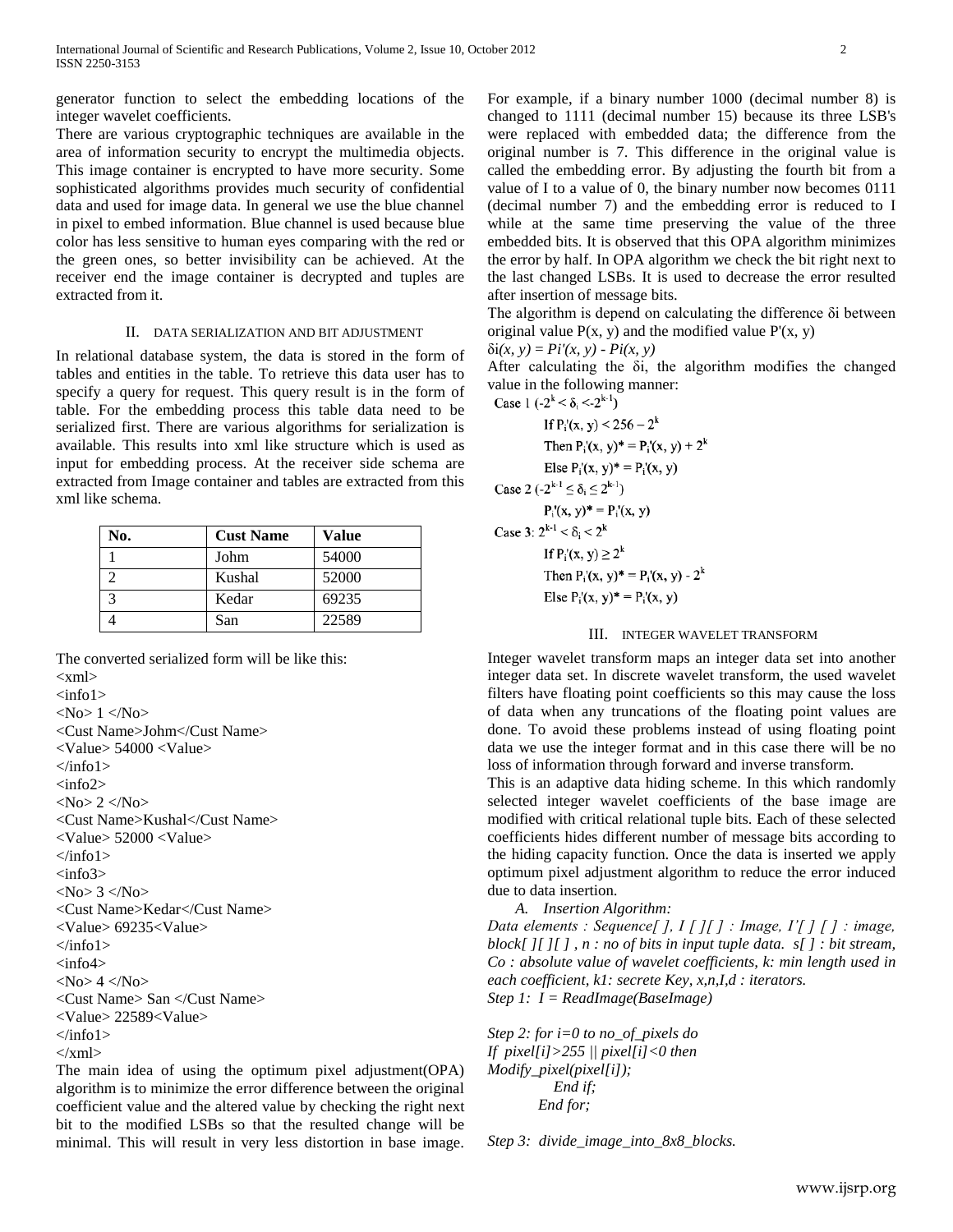*Step 4: for i=1 to no\_of\_blocks do IWT(block[i]); End for;*

*Step 5: //Calculate hiding capacity of each coefficient, we used a modified version of the hiding capacity function. The length of LSBs of wavelet coefficients (L) is determined as:*

$$
L = \begin{cases} k+3, ifC_{0} \geq 2^{k+3} \\ k+2, if 2^{k+2} \leq C_{0} < 2^{k+3} \\ k+1, if 2^{k+1} \leq C_{0} < 2^{k+2} \end{cases}, 0 \leq k \leq 4
$$
  
\n
$$
\begin{cases} k, ifC_{0} < 2^{k+1} \end{cases}
$$

*It is observed that as we lower the bits used to hide the secret message in the LL subband the resulted distortion in the stegoimage becomes lower; so that we modified this hiding capacity function by using different ranges for k for the LH, HL and HH subbands where its values are form 1 to 4. For the LL subband the value of k is equal to 0 and in some cases the bits used is fixed to only bits to enhance the stego-image quality. \*/*

*Step 6: sequence=generateSeq(k1); fori= 1 to n do for j=0 to L do // L bits of message Embed(sequence[i], s[j]); end for end for*

*Step 7: for i= 1 to n do for j=0 to L do // L bits of message OPA(sequence[i]); end for end for*

## *Step 8: end;*

*B. Extraction algorithm :* 

*Data elements : Sequence[ ], I [ ][ ] : Image, I'[ ] [ ] : image, block[ ][ ][ ] , n : no of bits in input tuple data. s[ ] : bit stream, Co : absolute value of wavelet coefficients, k: min length used in each coefficient, k1: secrete Key, x,n,I,d : iterators. Step 1: I = ReadImage(BaseImage)*

*Step 2: divide\_image\_into\_8x8\_blocks.*

*Step 3: for i=1 to no\_of\_blocks do IIWT(block[i]); // Inverse IWT End for;*

*Step 4: //Calculate hiding capacity of each coefficient, we used a modified version of the hiding capacity function. The length of LSBs of wavelet coefficients (L) is determined as:*

$$
L = \begin{cases} k+3, if C_0 \ge 2^{k+3} \\ k+2, if 2^{k+2} \le C_0 < 2^{k+3} \\ k+1, if 2^{k+1} \le C_0 < 2^{k+2} \\ k, if C_0 < 2^{k+1} \end{cases}, 0 \le k \le 4
$$

*Step 5: sequence=generateSeq(k1); fori= 1 to n do for j=0 to L do // L bits of message s'[j]= s'[j]+Extract(sequence[i]); end for; end for;*

*Step 6: convert\_xml\_to\_relation(s');*

*Step 7: end;*

### IV. CONCLUSION

In this paper we proposed a novel method for transmitting the critical relational tuples at remote database systems. This scheme hides relational data tuples in an image by using integer wavelet transformation and the optimum pixel adjustment algorithm to increase the hiding capacity of the system compared to other systems. This method hides entities in tuples at random location in image. This uses the secrete key which is only known to both sender and receiver. This will increase the data invisibility and ability to detect the data from any unauthorized user in the communication channel. In this mechanism we used the hiding capacity function to improve the visual effects of base image. Any relational data type can be used as the secret message since our method was made on a binary stream of data. There was no error in the recovered message (perfect recovery) at any hiding rate.

#### **REFERENCES**

- [1] G. J. Simmons, "The prisoners' prober and the subliminal channel," in Proceedings of Crypto' 83, pp. 51-67, 1984.
- [2] N. Wu and M. Hwang. "Data Hiding: Current Status and Key Issues," International Journal of Network Security, Vol.4, No.1, pp. 1-9, Jan. 2007.
- [3] W. Chen, "A Comparative Study of Information Hiding Schernes UsingAmplitude, Frequency and Phase Embedding," PhD Thesis, National Cheng Kung University, Tainan, Taiwan, May 2003.
- [4] C. K. Chan and L. M. Cheng, "Hiding data in images by simple LSB substitution," Pattern Recognition, pp. 469-474, Mar. 2004.
- [5] K. Changa, C. Changa, P. S. Huangb, and T. Tua, "A Novel bnage Steganographic Method Using Tri-way Pixel-Value Differencing," Journal of Multimedia, Vol. 3, No.2, June 2008.
- [6] H. H. Zayed, "A High-Hiding Capacity Technique for Hiding Data in hnages Based on K-Bit LSB Substitution," The 30th International Conference on Artificial Intelligence Applications (ICAIA - 2005) Cairo, Feb. 2005.
- [7] A. Westfeld, "F5a steganographic algorithm: High capacity despite better steganalysis," 4th International Workshop on Information Hiding, pp.289- 302, April 25-27, 2001.
- [8] B. Lai and L. Chang, "Adaptive Data Hiding for bnages Based on Harr Discrete Wavelet transform," Lecture Notes in Computer Science, Volume *4319/2006.*
- [9] P. Chen, and H. Lin, "A DWT Approach for bnage Steganography," International Journal of Applied Science and Engineering 2006. 4, 3: 275:290.